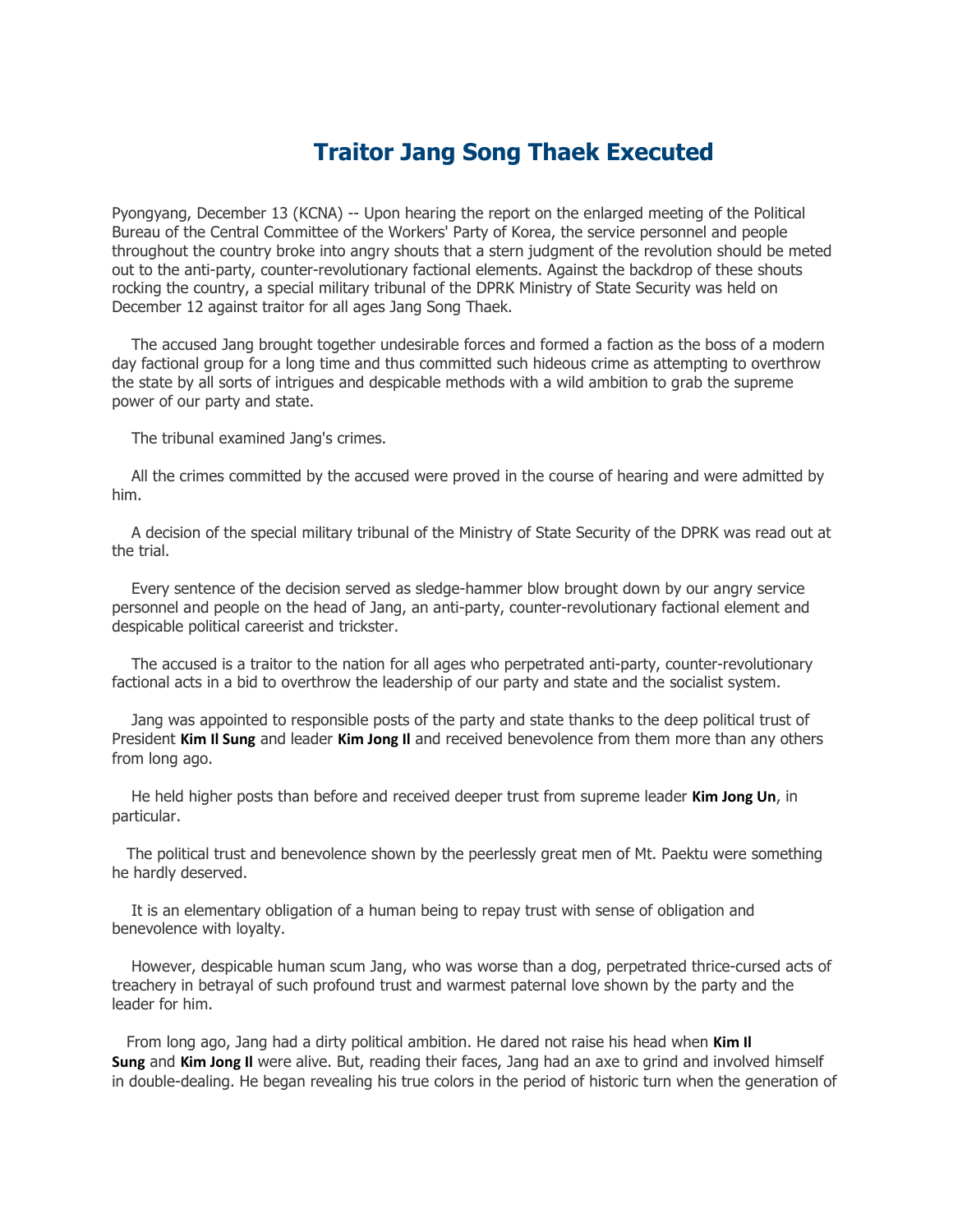the revolution was replaced, thinking that it was just the time for him to realize his wild ambition.

 Jang committed such an unpardonable thrice-cursed treason as overtly and covertly standing in the way of settling the issue of succession to the leadership with an axe to grind when a very important issue was under discussion to hold respected Kim Jong Un in high esteem as the only successor to Kim Jong Il in reflection of the unanimous desire and will of the entire party and army and all people.

When his cunning move proved futile and the decision that Kim Jong Un was elected vice-chairman of the Central Military Commission of the Workers' Party of Korea in reflection of the unanimous will of all party members, service personnel and people was proclaimed at the historic Third Conference of the WPK, making all participants break into enthusiastic cheers that shook the conference hall, he behaved so arrogantly and insolently as unwillingly standing up from his seat and half-heartedly clapping, touching off towering resentment of our service personnel and people.

Jang confessed that he behaved so at that time as a knee-jerk reaction as he thought that if Kim Jong Un's base and system for leading the army were consolidated, this would lay a stumbling block in his way of grabbing the power of the party and state.

When Kim Jong II passed away so suddenly and untimely to our sorrow, Jang began working in real earnest to realize his long-cherished greed for power.

Abusing the honor of often accompanying **Kim Jong Un** during his field guidance, Jang tried hard to create illusion about him by projecting himself internally and externally as a special being on a par with the headquarters of the revolution.

 In a bid to rally a group of reactionaries to be used by him for toppling the leadership of the party and state, he let the undesirable and alien elements including those who had been dismissed and relieved of their posts after being severely punished for disobeying the instructions of **Kim Jong II** and kowtowing to Jang work in a department of the Central Committee of the WPK and organs under it in a crafty manner.

 Jang did serious harm to the youth movement in our country, being part of the group of renegades and betrayers in the field of youth work bribed by enemies. Even after they were disclosed and purged by the resolute measure of the party, he patronized those cat's paws and let them hold important posts of the party and state.

 He let Ri Ryong Ha, flatterer, work with him since the 1980s whenever he was transferred to other posts and systematically promoted Ri up to the post of first vice department director of the Party Central Committee though he had been purged for his factional act of denying the unitary leadership of the party. Jang thus made Ri his trusted stooge.

 Jang let his confidants and flatterers who had been fired for causing an important case of denying the unitary leadership of the party work in his department and organs under it in a crafty manner in a few years. He systematically rallied ex-convicts, those problematic in their past careers and discontented elements around him and ruled over them as sacred and inviolable being.

 He worked hard to put all affairs of the country under his control, massively increasing the staff of his department and organs under it, and stretch his tentacles to ministries and national institutions. He converted his department into a "little kingdom" which no one dares touch.

He was so impudent as to prevent the Taedonggang Tile Factory from erecting a mosaic depicting **Kim** II Sung and Kim Jong II and a monument to field quidance given by them. Moreover, Jang turned down the unanimous request of the service personnel of a unit of the Korean People's Internal Security Forces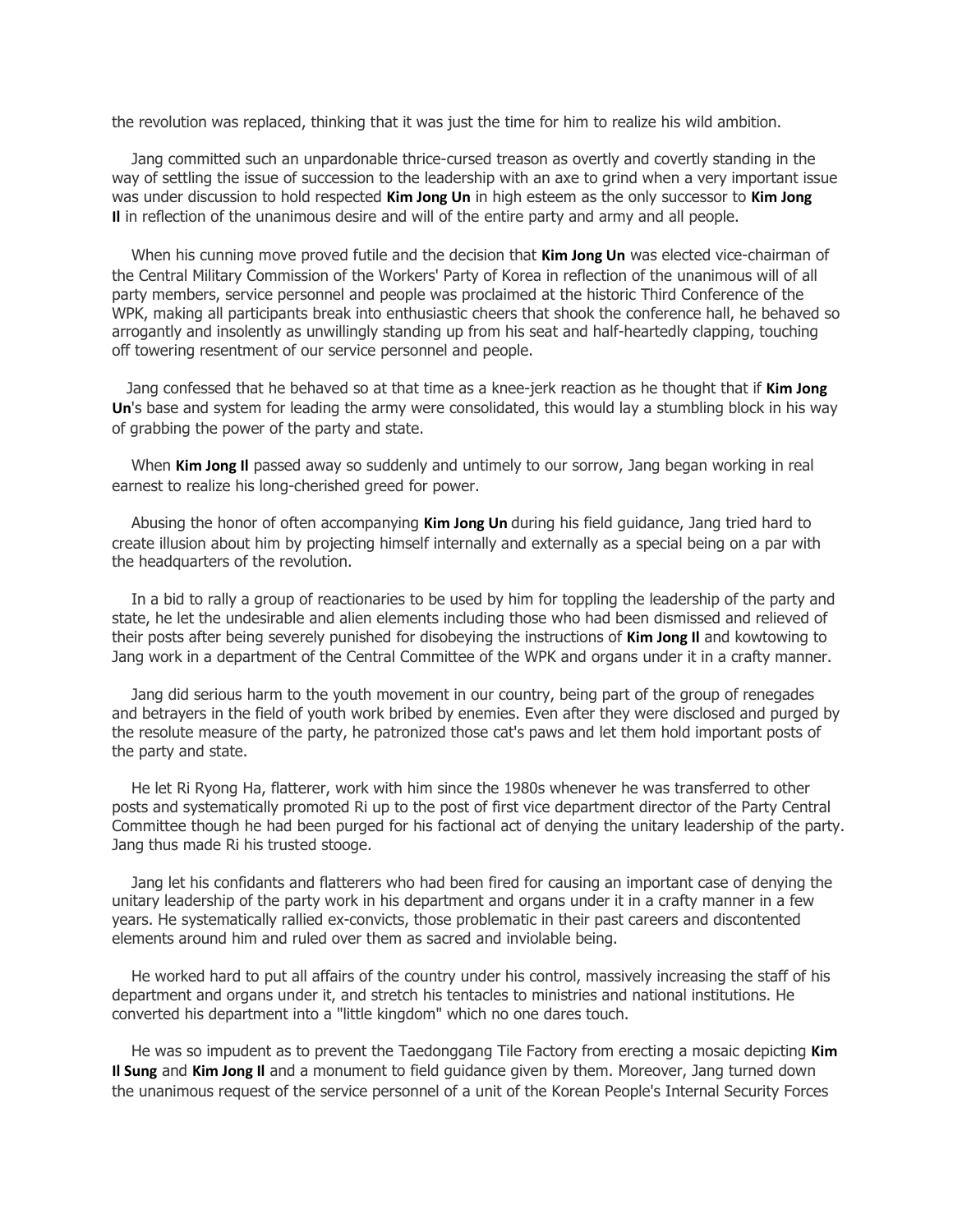to have the autograph letter sent by **Kim Jong Un** to the unit carved on a natural granite and erected with good care in front of the building of its command. He was so reckless as to instruct the unit to erect it in a shaded corner.

 He committed such anti-party acts as systematically denying the party's line and policies, its organizational will, in the past period. These acts were a revelation of deliberate and sinister attempt to create extreme illusion and idolization of him by making him appear as a special being who can overrule either issues decided by the party or its line.

 He went so rude as to take in the middle even those things associated with intense loyalty and sincerity of our army and people towards the party and the leader and distribute them among his confidants in an effort to take credit to himself for doing so. This behavior was to create illusion about him.

 Due to his persistent moves to create illusion and idolization of him his flatterers and followers in his department and organs under it praised him as "comrade No. 1." They went the lengths of denying even the party's instructions to please him at any cost.

 Jang established such a heterogeneous work system in his department and the relevant organs as considering what he said as more important than the party's policies. Consequently, his trusted henchmen and followers made no scruple of perpetrating such counter-revolutionary act as disobeying the order of the Supreme Commander of the Korean People's Army.

 The revolutionary army will never pardon all those who disobey the order of the Supreme Commander and there will be no place for them to be buried even after their death.

 Dreaming a fantastic dream to become premier at an initial stage to grab the supreme power of the party and state, Jang made his department put major economic fields of the country under its control in a bid to disable the Cabinet. In this way he schemed to drive the economy of the country and people's living into an uncontrollable catastrophe.

 He put inspection and supervision organs belonging to the Cabinet under his control in defiance of the new state machinery established by Kim Jong II at the First Session of the Tenth Supreme People's Assembly. Jang put all issues related to all structural works handled by the Cabinet under his control and had the final say on them, making it impossible for the Cabinet to properly perform its function and role as the economic command. They included the issues of setting up and disorganizing committees, ministries and national institutions and provincial, city and county-level organs, organizing units for foreign trade and for earning foreign money and structures overseas and fixing living allowances.

 When he attempted to make a false report to the party without having agreement with the Cabinet and the relevant ministry on the issue related to the state construction supervision organization, officials concerned expressed just opinion that his behavior was contrary to the construction law worked out by Kim Il Sung and Kim Jong II. Hearing this, he made the reckless remark that "the rewriting of the construction law would solve the problem."

 Abusing his authority, he undermined the work system related to the construction of the capital city established by Kim Il Sung and Kim Jong II, reducing the construction and building-materials bases to such bad shape little short of debris in a few years. He weakened the ranks of technicians and skilled workers at the units for the construction of the capital city in a crafty manner and transferred major construction units to his confidants so that they might make money. In this way he deliberately disturbed the construction in Pyongyang.

 He instructed his confidants to sell coal and other precious underground resources at random. Consequently, they were saddled with huge debts, deceived by brokers. Jang made no scruple of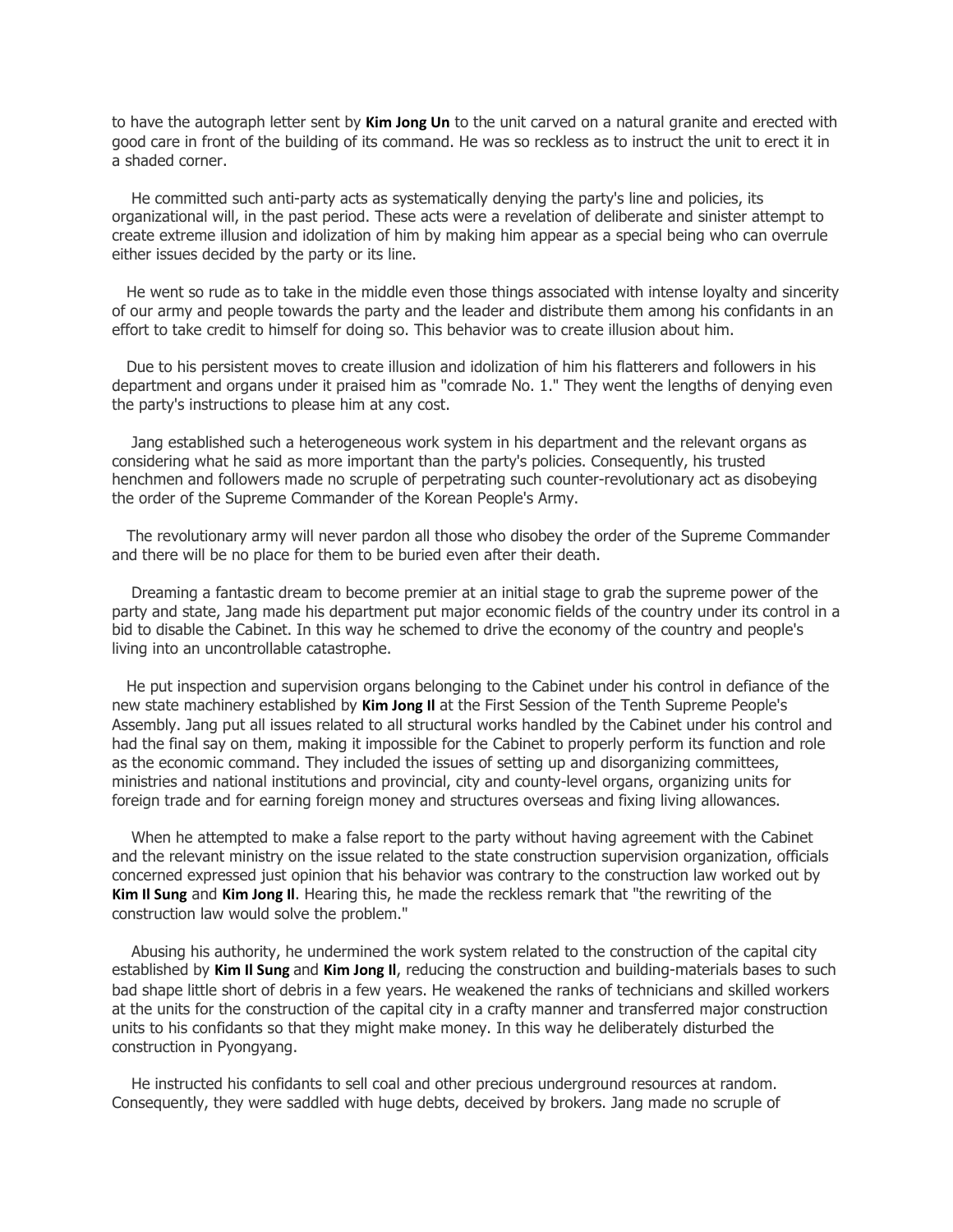committing such act of treachery in May last as selling off the land of the Rason economic and trade zone to a foreign country for a period of five decades under the pretext of paying those debts.

 It was none other than Jang who wirepulled behind scene Pak Nam Gi, traitor for all ages, to recklessly issue hundreds of billions of won in 2009, sparking off serious economic chaos and disturbing the people's mind-set.

 Jang encouraged money-making under various pretexts to secure funds necessary for gratifying his political greed and was engrossed in irregularities and corruption. He thus took the lead in spreading indolent, careless and undisciplined virus in our society.

 After collecting precious metals since the construction of Kwangbok Street in the 1980s, he set up a secret organ under his control and took a fabulous amount of funds from a bank and purchased precious metals in disregard of the state law. He thus committed such anti-state criminal acts as creating a great confusion in financial management system of the state.

 He let the decadent capitalist lifestyle find its way to our society by distributing all sorts of pornographic pictures among his confidants since 2009. He led a dissolute and depraved life, squandering money wherever he went.

 He took at least 4.6 million Euro from his secret coffers and squandered it in 2009 alone and enjoyed himself in casino in a foreign country. These facts alone clearly show how corrupt and degenerate he was.

 Jang was so reckless with his greed for power that he persistently worked to stretch his tentacles even to the People's Army with a foolish calculation that he would succeed in staging a coup if he mobilized the army.

 He fully revealed his despicable true colors as a traitor for all ages in the course of questioning by uttering as follows: "I attempted to trigger off discontent among service personnel and people that the present regime does not take any measure despite the fact that the economy of the country and people's living are driven into catastrophe. Comrade supreme leader is the target of the coup."

 As regards the means and methods for staging the coup, Jang said: "I was going to stage the coup by using high-ranking army officers who had close ties with me or by mobilizing armed forces under the control of my confidants. I don't know well about recently appointed high-ranking army officers but have some acquaintances with those appointed in the past period. I thought the army might join in the coup if the living of the people and service personnel further deteriorate in the future. And I calculated that my confidants in my department including Ri Ryong Ha and Jang Su Gil would surely follow me and had a plan to use the one in charge of the people's security organ as my confidant. It was my calculation that I might use several others beside them."

 Asked about the timing of the coup and his plan to do after staging the coup, Jang answered: "I didn't fix the definite time for the coup. But it was my intention to concentrate my department and all economic organs on the Cabinet and become premier when the economy goes totally bankrupt and the state is on the verge of collapse in a certain period. I thought that if I solve the problem of people's living to a certain measure by spending an enormous amount of funds I have accumulated under various names after becoming premier, the people and service personnel will shout "hurrah" for me and I will succeed in the coup in a smooth way."

 Jang dreamed such a foolish dream that once he seizes power by a base method, his despicable true colors as "reformist" known to the outside world would help his "new government" get "recognized" by foreign countries in a short span of time.